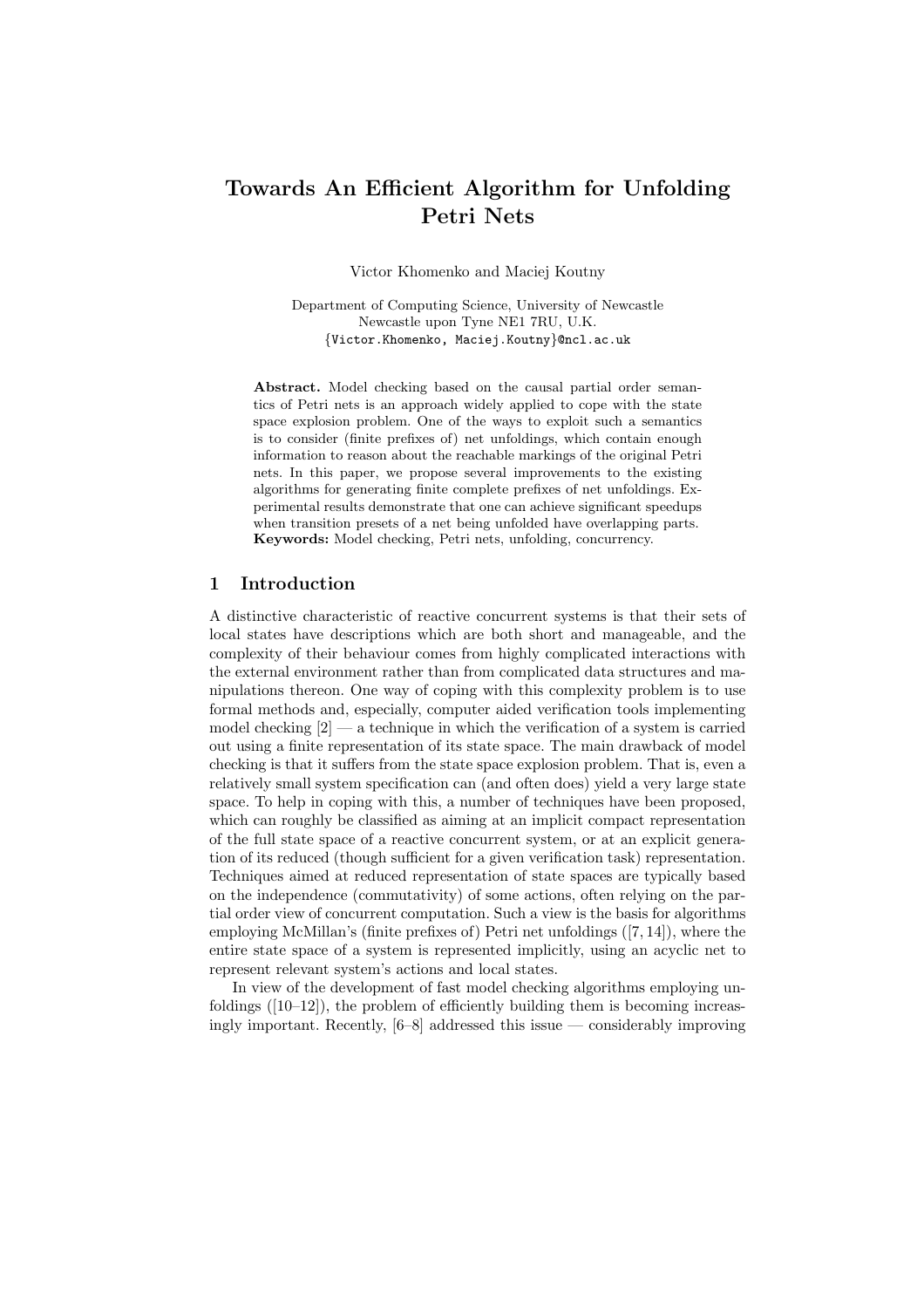the original McMillan's technique — but we feel that the problem of generating net unfoldings deserves further investigation. Though there are negative theoretical results concerning this problem ([5, 10]), in practice unfoldings can often be built quite efficiently. [7] stated that the slowest part of their unfolding algorithm was building possible extensions of the branching process being constructed (the decision version of this problem is NP-complete, see [10]). To compute them, [6] suggests to keep the concurrency relation and provides a method of maintaining it. This approach is fast for simple systems, but soon deteriorates as the amount of memory needed to store the concurrency relation may be quadratic in the number of conditions in the already built part of the unfolding.

In this paper, we propose another method of computing possible extensions and, although it is compatible with the concurrency relation approach, we decided to abandon this data structure in order to be able to construct larger prefixes. We show how to find new transition instances to be inserted in the unfolding, not by trying the transitions one-by-one, but several at once, merging the common parts of the work. Moreover, we provide some additional heuristics. Experimental results demonstrate that one can achieve significant speedups if the transitions of a safe Petri net being unfolded have overlapping parts. All missing proofs can be found in [13].

## 2 Basic Notions

A net is a triple  $N \stackrel{\text{df}}{=} (P, T, F)$  such that P and T are disjoint sets of respectively places and transitions, and  $F \subseteq (P \times T) \cup (T \times P)$  is a flow relation. A marking of N is a multiset M of places, i.e.  $M : P \to \mathbb{N} = \{0, 1, 2, ...\}$ . We adopt the standard rules about drawing nets, viz. places are represented as circles, transitions as boxes, the flow relation by arcs, and markings are shown by placing tokens within circles. As usual, we will denote  $\bullet z \stackrel{\text{df}}{=} \{y \mid (y, z) \in F\}$  and  $z^{\bullet} \stackrel{\text{df}}{=}$  $\{y \mid (z, y) \in F\}$ , for all  $z \in P \cup T$ , and  $\bullet Z \stackrel{\text{df}}{=} \bigcup_{z \in Z} \bullet z$  and  $Z \bullet \stackrel{\text{df}}{=} \bigcup_{z \in Z} z \bullet$ , for all  $Z \subseteq P \cup T$ . We will assume that  $\mathbf{P}t \neq \emptyset \neq t^{\bullet}$ , for every  $t \in T$ .

A net system is a pair  $\Sigma \stackrel{\text{df}}{=} (N, M_0)$  comprising a finite net  $N = (P, T, F)$ and an *initial* marking  $M_0$ . A transition  $t \in T$  is enabled at a marking M if for every  $p \in \bullet t$ ,  $M(p) \geq 1$ . Such a transition can be *executed*, leading to a marking  $M' \stackrel{\text{df}}{=} M - \cdot t + t^{\bullet}$ . We denote this by  $M[t \rangle M'$ . The set of *reachable* markings of  $\Sigma$  is the smallest (w.r.t. set inclusion) set  $|M_0\rangle$  containing  $M_0$  and such that if  $M \in [M_0]$  and  $M[t\rangle M'$  (for some  $t \in T$ ) then  $M' \in [M_0)$ .  $\Sigma$  is safe if for every reachable marking  $M, M(P) \subseteq \{0,1\}$ ; and bounded if there is  $k \in \mathbb{N}$  such that  $M(P) \subseteq \{0, \ldots, k\}$ , for every reachable marking M. Unless stated otherwise, we will assume that a net system  $\Sigma$  to be unfolded is safe, and use PREMAX to denote the maximal size of transition preset in  $\Sigma$ .

**Branching processes** Two nodes (places or transitions),  $y$  and  $y'$ , of a net  $N = (P, T, F)$  are in conflict, denoted by  $y \# y'$ , if there are distinct transitions  $t, t' \in T$  such that  $\mathbf{P} \cdot t' \neq \emptyset$  and  $(t, y)$  and  $(t', y')$  are in the reflexive transitive closure of the flow relation F, denoted by  $\prec$ . A node y is in self-conflict if  $y \# y$ .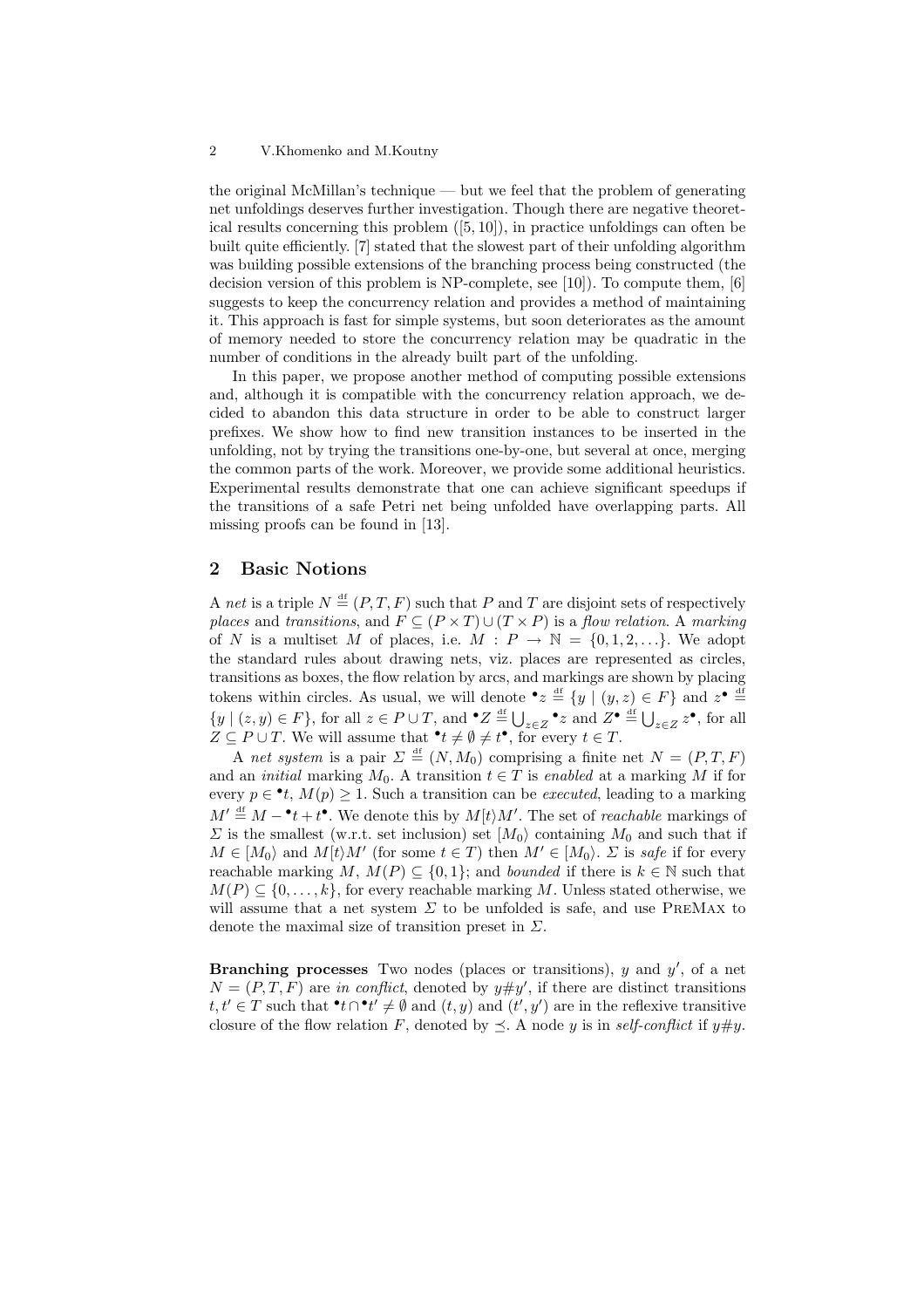An occurrence net is a net  $ON \stackrel{\text{df}}{=} (B, E, G)$  where B is a set of conditions (places) and  $E$  is a set of *events* (transitions). It is assumed that: ON is acyclic (i.e.  $\leq$  is a partial order); for every  $b \in B$ ,  $|\bullet b| \leq 1$ ; for every  $y \in B \cup E$ ,  $\neg(y \# y)$ and there are finitely many y' such that  $y' \prec y$ , where  $\prec$  denotes the irreflexive transitive closure of G.  $Min(ON)$  will denote the set of minimal elements of  $B \cup E$  with respect to  $\preceq$ . The relation  $\prec$  is the *causality relation*. Two nodes are *concurrent*, denoted y co y', if neither  $y \# y'$  nor  $y \preceq y'$  nor  $y' \preceq y$ . We also denote by  $x \text{ co } C$ , where  $C$  is a set of pairwise concurrent nodes, the fact that a node  $x$  is concurrent to each node from  $C$ . Two events  $e$  and  $f$  are separated if there is an event g such that  $e \prec g \prec f$ .

A homomorphism from an occurrence net ON to a net system  $\Sigma$  is a mapping  $h : B \cup E \to P \cup T$  such that:  $h(B) \subseteq P$  and  $h(E) \subseteq T$ ; for all  $e \in E$ , the restriction of h to  $\bullet$  is a bijection between  $\bullet$  and  $\bullet$ h(e); the restriction of h to  $e^{\bullet}$  is a bijection between  $e^{\bullet}$  and  $h(e)^{\bullet}$ ; the restriction of h to  $Min(ON)$  is a bijection between  $Min(ON)$  and  $M_0$ ; and for all  $e, f \in E$ , if  $\bullet e = \bullet f$  and  $h(e) = h(f)$  then  $e = f$ . If  $h(x) = y$  then we will often refer to x as y-labelled.

A branching process of  $\Sigma$  ([4]) is a quadruple  $\pi \stackrel{\text{df}}{=} (B, E, G, h)$  such that  $(B, E, G)$  is an occurrence net and h is a homomorphism from ON to  $\Sigma$ . branching process  $\pi' = (B', E', G', h')$  of  $\Sigma$  is a *prefix* of a branching process  $\pi = (B, E, G, h)$ , denoted by  $\pi' \sqsubseteq \pi$ , if  $(B', E', G')$  is a subnet of  $(B, E, G)$  such that: if  $e \in E'$  and  $(b, e) \in G$  or  $(e, b) \in G$  then  $b \in B'$ ; if  $b \in B'$  and  $(e, b) \in G$ then  $e \in E'$ ; and h' is the restriction of h to  $B' \cup E'$ . For each  $\Sigma$  there exists a unique (up to isomorphism) maximal (w.r.t.  $\Box$ ) branching process, called the unfolding of  $\Sigma$ .

A configuration of an occurrence net ON is a set of events C such that for all  $e, f \in C$ ,  $\neg (e \# f)$  and, for every  $e \in C$ ,  $f \prec e$  implies  $f \in C$ . The configuration  $[e] \stackrel{\text{df}}{=} \{f \mid f \preceq e\}$  is called the *local configuration* of  $e \in E$ . A set of conditions B' such that for all distinct  $b, b' \in B'$ , b co b', is called a co-set. A cut is a maximal (w.r.t. set inclusion) co-set. Every marking reachable from  $Min(ON)$  is a cut.

Let C be a finite configuration of a branching process  $\pi$ . Then  $Cut(C) \stackrel{\text{df}}{=}$  $(Min(ON) \cup C^{\bullet}) \setminus {}^{\bullet}C$  is a cut; moreover, the multiset of places  $Mark(C) \stackrel{\text{df}}{=}$  $h(Cut(C))$  is a reachable marking of  $\Sigma$ . A marking M of  $\Sigma$  is represented in  $\pi$ if the latter contains a finite configuration C such that  $M = Mark(C)$ . Every marking represented in  $\pi$  is reachable, and every reachable marking is represented in the unfolding of  $\Sigma$ .

A branching process  $\pi$  of  $\Sigma$  is *complete* if for every reachable marking M of  $\Sigma$ : (i) M is represented in  $\pi$ ; and (ii) for every transition t enabled by M, there is a finite configuration C and an event  $e \notin C$  in  $\pi$  such that  $M = Mark(C)$ ,  $h(e) = t$  and  $C \cup \{e\}$  is a configuration. Although, in general, the unfolding of a finite bounded net system  $\Sigma$  may be infinite, it is possible to truncate it and obtain a finite complete prefix,  $Unf_{\Sigma}$ . [15] proposes a technique for this, based on choosing an appropriate set  $E_{cut}$  of  $cut$ -off events, beyond which the unfolding is not generated. One can show  $([7, 9])$  that it suffices to designate an event e newly added during the construction of  $Unf_{\Sigma}$  as a cut-off event, if the already built part of the prefix contains a *corresponding* configuration  $C$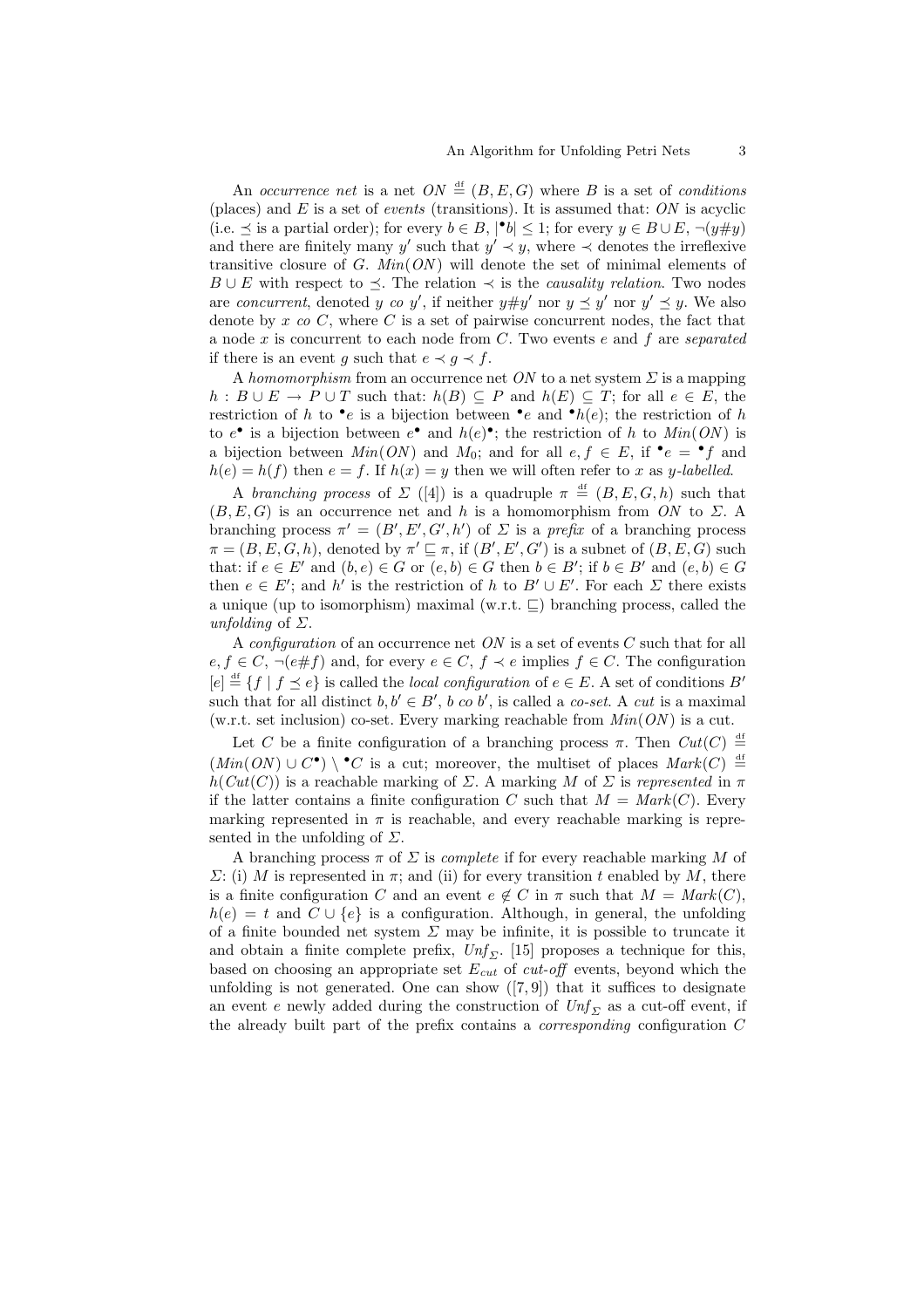**input** :  $\Sigma = (N, M_0)$  — a bounded net system output :  $\text{Unf}_{\Sigma}$  — a finite and complete prefix of  $\Sigma$ 's unfolding

 $\mathit{Unf}_\Sigma \leftarrow$  the empty branching process add instances of the places from  $M_0$  to  $Unf_{\Sigma}$  $pe \leftarrow \text{PortEXT}(Unf_{\Sigma})$  $cut\_off \leftarrow \emptyset$ while  $pe \neq \emptyset$  do choose  $e \in pe$  such that  $[e] \in min_{\lhd} \{[f] \mid f \in pe\}$ if  $[e] \cap cut\_off = \emptyset$ then add e and new instances of the places from  $h(e)^{\bullet}$  to  $\mathit{Unf}_{\Sigma}$  $pe \leftarrow$  POTEXT $(Unf_{\Sigma})$ if e is a cut-off event of  $\mathit{Unf}_\Sigma$  then  $\mathit{cut\_off} \leftarrow \mathit{cut\_off} \cup \{e\}$ else  $pe \leftarrow pe \setminus \{e\}$ 

Fig. 1. The unfolding algorithm presented in [7].

without cut-off events, such that  $Mark(C) = Mark([e])$  and  $C \triangleleft [e]$ , where  $\triangleleft$  is an adequate order on the finite configurations of a branching process (see [7] for the definition of  $\triangleleft$ ).

The unfolding algorithm presented in [7, 8] is parameterised by an adequate order  $\triangleleft$ , and can be formulated as in figure 1. It is assumed that the function POTEXT finds the set of possible extensions of the already constructed part of a prefix, which can be defined in the following way (see [7]).

**Definition 1.** Let  $\pi$  be a branching process of a net system  $\Sigma$ . A possible extension of  $\pi$  is a pair  $(t, D)$ , where D is a co-set in  $\pi$  and t is a transition of  $\Sigma$ , such that  $h(D) = \cdot t$  and  $\pi$  contains no t-labelled event with the preset D.

For simplicity, in figure 1 and later in this paper, we do not distinguish between a possible extension  $(t, D)$  and a (virtual) t-labelled event e with the preset D, provided that this does not create an ambiguity.

The efficiency of the algorithm in figure 1 heavily depends on a good adequate order  $\triangleleft$ , allowing early detection of cut-off events. It is advantageous to choose 'dense' (ideally, total) orders. [7, 8] propose such an order for safe net systems, and show that if a total order is used, then the number of the non-cut-off events in the resulting prefix will never exceed the number of reachable markings in the original net system (though usually it is much smaller). Using a total order allows one to simplify some parts of the unfolding algorithm in figure 1, e.g., testing whether an event is a cut-off event can be reduced to a single look-up in a hash table if only local corresponding configurations are allowed (using non-local ones can be very time consuming, see [9]).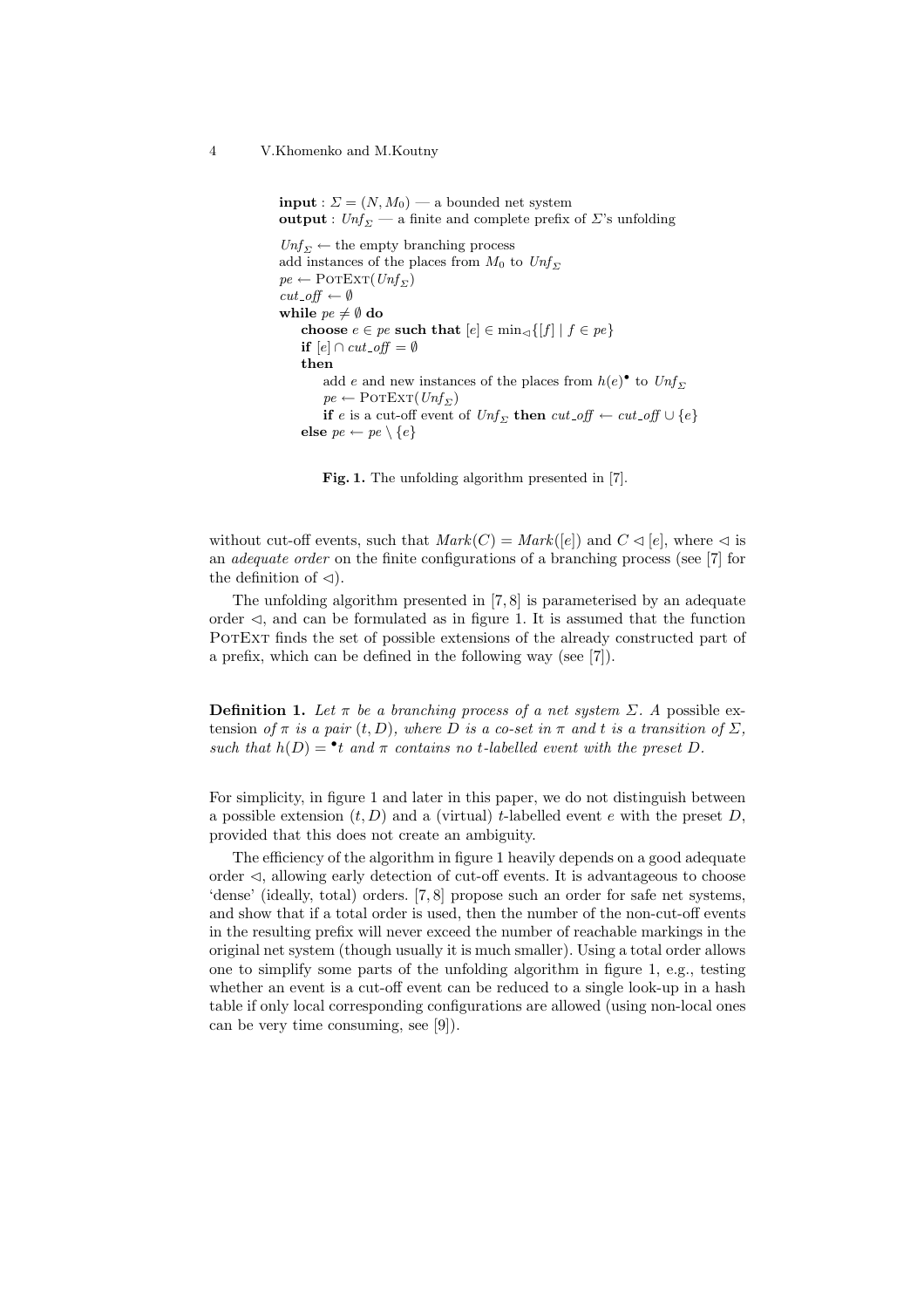#### 3 Finding possible extensions

Almost all the steps of the unfolding algorithm in figure 1 can be implemented quite efficiently. The only hard part is to calculate the set of possible extensions, POTEXT( $Unf_{\Sigma}$ ), and we will make it the focus of our attention. As the decision version of the problem is NP-complete in the size of the already built part of the prefix  $([10])$ , it is unlikely that we can achieve substantial improvements in the worst case for a single call to the POTEXT procedure. However, the following approaches can still be attempted: (i) using heuristics to reduce the cost of a single call; and (ii) merging the common parts of the work performed to insert individual instances of transitions. An excellent example of a method aimed at reducing the amount of work is the improvement, proposed in [7], where a total order on configurations is used to reduce both the size of the constructed complete prefix and the number of calls to POTEXT. Another method is outlined in [6, 15], where the algorithm does not have to recompute all the possible extensions in each step: it suffices to update the set of possible extensions left from the previous call, by adding events consuming conditions from  $e^{\bullet}$ , where e is the last inserted event.

**Definition 2.** Let  $\pi$  be a branching process of a net system  $\Sigma$ , and e be one of its events. A possible extension  $(t, D)$  of  $\pi$  is a  $(\pi, e)$ -extension if  $e^{\bullet} \cap D \neq \emptyset$ , and  $e$  and  $(t, D)$  are not separated.

With this approach, the set  $pe$  in the algorithm in figure 1 can be seen as a priority queue (with the events ordered according to the adequate order  $\triangleleft$  on their local configurations) and implemented using, e.g., a binary heap. The call to  $\text{Portext}(Unf_{\Sigma})$  in the body of the main loop of the algorithm is replaced by UPDATEPOTEXT(pe,  $Unf_{\Sigma}$ , e), which finds all ( $\pi$ , e)-extensions and inserts them into the queue. Note that in the important special case of binary synchronisation, when the size of transition preset is at most 2, say  $\bullet t = \{h(c), p\}$  and  $c \in e^{\bullet}$ , the problem becomes equivalent to finding the set  $\{c' \in h^{-1}(p) \mid c' \text{ co } c\},\$ which can be efficiently computed (the problem is vacuous when  $|\cdot t| = 1$ ). This technique leads to a further simplification since now we never compute any possible extension more then once, and so we do not have to add the cut-off events (and their postsets) into the the prefix being built until the very end of the algorithm. Hence, we can altogether avoid checking whether a configuration contains a cut-off event.

We now observe that in definition 2, e and  $(t, D)$  are not separated events, which basically suggests that any sufficient condition for being a pair of separated events may help in reducing the computational cost involved in calculating the set of  $(\pi, e)$ -extensions. In what follows, we identify two such cases.

In the pseudo-code given in [15], the conditions  $c \in e^{\bullet}$  are inserted into the unfolding one by one, and the algorithm tries to insert new instances of transitions from  $h(c)$ <sup>•</sup> with c in their presets. Such an approach can be improved as the algorithm is sub-optimal in the case when a transition  $t$  can consume more then one condition from  $e^{\bullet}$ . Indeed, t is considered for insertion after each condition from  $e^{\bullet}$  it can consume has been added, and this may lead to a significant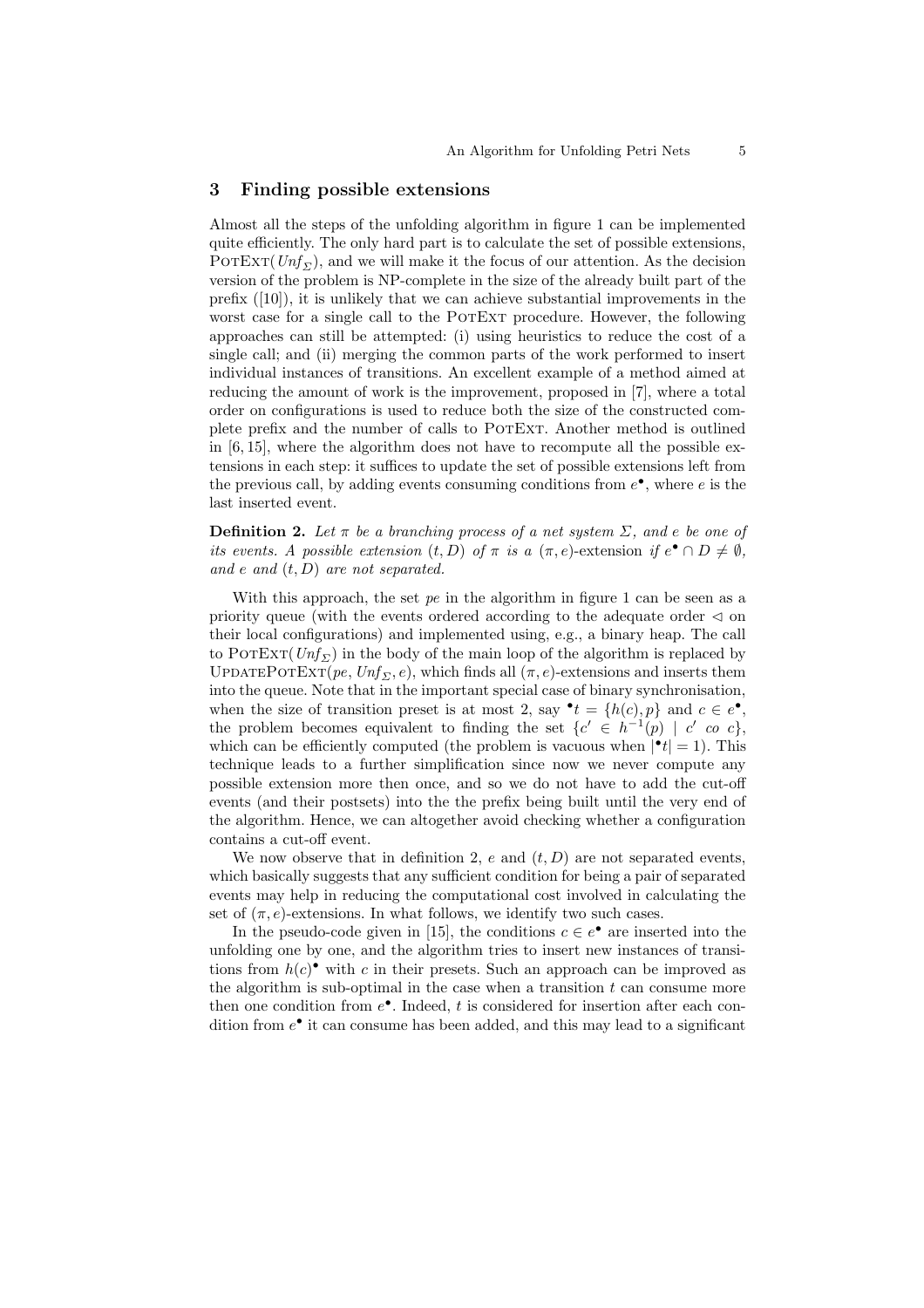overhead when the size of  $t$ 's preset is large. Therefore, it is better to insert into the unfolding the whole post-set  $e^{\bullet}$  at once, and use the following simple result, which essentially means that possible extensions being added consume as many conditions from  $e^{\bullet}$  as possible (note that this results in an improvement whenever there is a  $(\pi, e)$ -extension, which can consume more than one condition produced by e).

**Proposition 1.** Let e and f be events in the unfolding of a safe net system such that  $f \in (e^{\bullet})^{\bullet}$  and  $h(e^{\bullet} \cap {}^{\bullet} f) \neq h(e)^{\bullet} \cap {}^{\bullet} h(f)$ . Then e and f are separated.

**Corollary 1.** Let  $\pi$  be a branching process of a safe net system, e be an event of  $\pi$ , and  $(t, D)$  be a  $(\pi, e)$ -extension. Then  $|e^{\bullet} \cap D| = |h(e)^{\bullet} \cap \bullet t|$ .

Another way of reducing the number of calls to POTEXT is to ignore some of the transitions from  $(u^{\bullet})^{\bullet}$ , which the algorithm attempts to insert after a ulabelled event e. For in a safe net system, if the preset  $\bullet t$  of a transition  $t \in (u^{\bullet})^{\bullet}$ has non-empty intersection with  $\mathbf{v}_u \setminus u^{\bullet}$ , then t cannot be executed immediately after u. Therefore, in the unfolding procedure, an instance  $f$  of  $t$  cannot be inserted immediately after a u-labelled event  $e$  (though  $f$  may actually consume conditions produced by  $e$ , as shown in figure 2; note that in such a case  $e$  and  $f$ are separated).

**Proposition 2.** Let  $e$  and  $f$  be events in the unfolding of a safe net system such that  $f \in (e^{\bullet})^{\bullet}$  and  $({^{\bullet}h}(e) \setminus h(e)^{\bullet}) \cap {^{\bullet}h}(f) \neq \emptyset$ . Then e and f are separated.

Corollary 2. Let  $\pi$  be a branching process of a safe net system, e be an event of  $\pi$ , and  $(t, D)$  be a  $(\pi, e)$ -extension. Then  $(\bullet h(e) \setminus h(e)^{\bullet}) \cap \bullet t = \emptyset$ .

In view of the above corollary, the algorithm may consider only transitions from the set  $(h(e)^{\bullet})^{\bullet} \setminus (h(e)^{\bullet})^{\bullet}$  rather than  $(h(e)^{\bullet})^{\bullet}$  as the candidates for insertion after e.

The resulting algorithm for updating the set of possible extensions after inserting an event  $e$  into the unfolding is fairly straightforward ([13]); moreover, it is possible not to maintain the concurrency relation, as suggested in [6], by rather to mark conditions which are not concurrent to a constructed part of a transition preset as unusable, and to unmark them during the backtracking.

Merging computation common to several calls The presets of candidate transitions for inserting after an event e often have overlapping parts besides the places from  $h(e)$ <sup> $\bullet$ </sup>, and the algorithm may be looking for instances of the same



Fig. 2. A t-labelled event  $f$  cannot be inserted immediately after a  $u$ -labelled event  $e$ if  $p \in (\mathbf{e} \cdot u \setminus u^{\bullet}) \cap \mathbf{e} \neq \emptyset$ , even though it can consume a condition produced by e.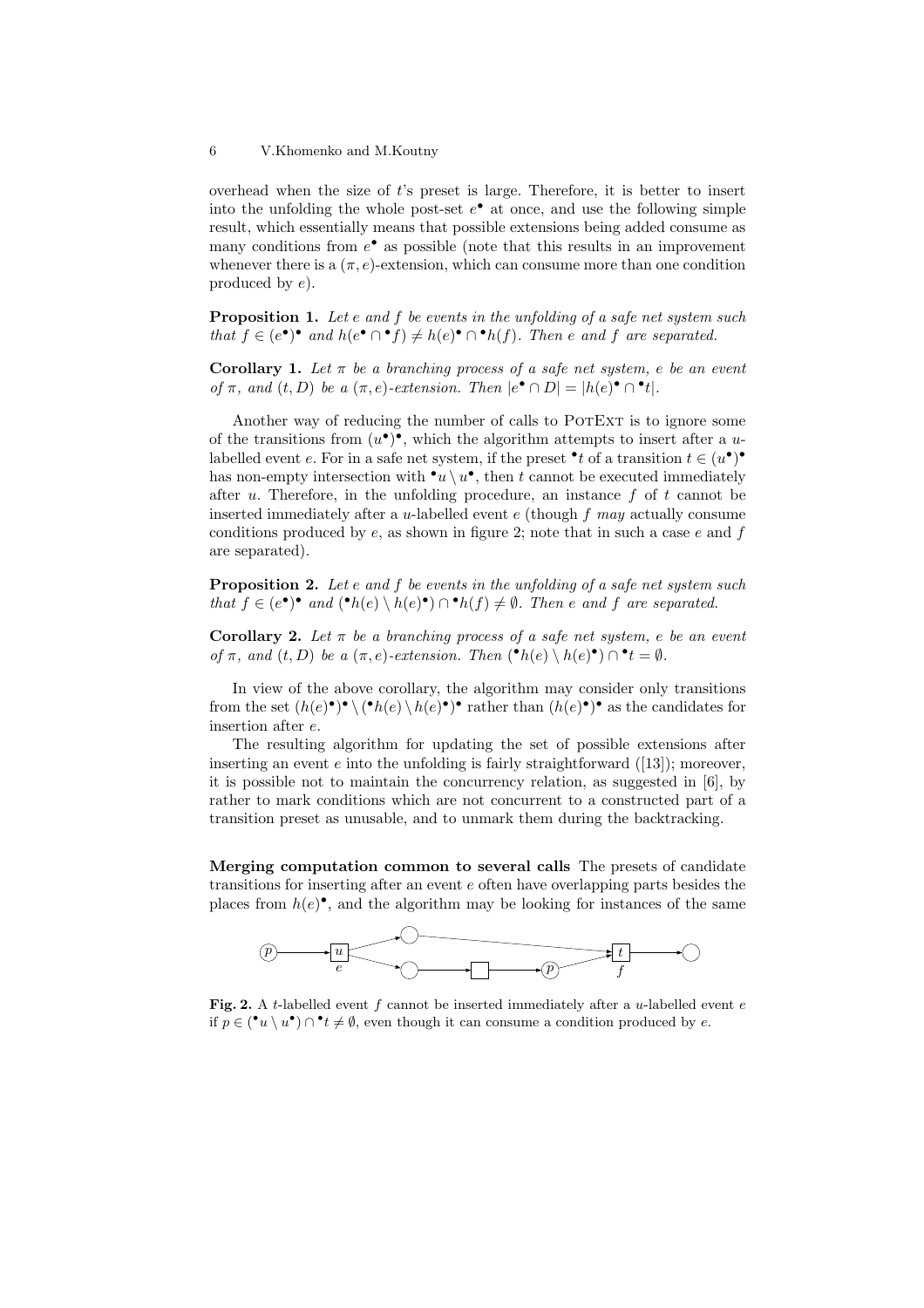places in the unfolding several times. To avoid this, one may identify the common parts of the presets, and treat them only once. The main idea is illustrated below.

Let e be the last event inserted into the prefix being built and  $h(e)^{\bullet} = \{p\}.$ Moreover, let  $t_1, t_2, t_3$  and  $t_4$  be possible candidates for inserting after e such that  $\bullet t_1 = \{p, p_1, p_2, p_3, p_4\}, \bullet t_2 = \{p, p_1, p_2, p_3\}, \bullet t_3 = \{p, p_1, p_2, p_3, p_5\}, \bullet t_4 = \{p, p_1, p_2, p_4, p_5\}$  $\bullet t_4 = \{p, p_2, p_3, p_4, p_5\}.$  The condition labelled by p in each case comes from the postset of e. To insert  $t_i$ , the algorithm has to find a co-set  $C_i$  such that e co  $C_i$ and  $h(C_i) = \cdot t_i \setminus \{p\}$  (if there are several such co-sets, then several instances of  $t_i$  should be inserted). By gluing the common parts of the presets, one can obtain a tree shown in figure  $3(a)$ , which can then be used to reduce the task of finding the co-sets  $C_i$ . Formally, we proceed as follows.

**Definition 3.** Let u be a transition of a net system  $\Sigma$  and  $U = (u^{\bullet})^{\bullet} \setminus ({}^{\bullet}u \setminus u^{\bullet})^{\bullet}$ . A preset tree of u,  $PT_u$ , is a directed tree satisfying the following:

- Each vertex is labelled by a set of places, so that the root is labelled by  $\emptyset$ , and the sets labelling the nodes of any directed path are pairwise disjoint.
- $-$  Each transition  $t \in U$  has an associated vertex v, such that the union of all the place sets along the path from the root to v is equal to  $\mathbf{t} \setminus u^{\bullet}$  (different transitions may have the same associated vertex).
- Each leaf is associated to at least one transition (unless the tree consists of one vertex only).

The weight of  $PT_u$  is defined as the sum of the weights of all the nodes, where the weight of a node is the cardinality of the set of places labelling it.

Having built a preset tree, we can use the algorithm in figure 4 to update the set of possible extensions, aiming at avoiding redundant work (sometimes there are gains even when  $PREMAX = 2$  and no two transitions have the same preset, see [13]). Note that we only need one preset tree  $PT_u$  per transition u of the net system, and it can be built during the preprocessing stage.

Building preset trees Two problems which we now address are: (i) how to evaluate the 'quality' of preset trees, and (ii) how to efficiently construct them. If we use the 'totally non-optimised' preset tree shown in figure 3(b) instead of that in figure  $3(a)$  as an input to the algorithm in figure 4, it will work in a way very similar to that of the standard algorithm trying the candidate transitions one-by-one. However, gluing the common parts of the presets decreases both the weight of the preset tree and the number of times the algorithm attempts to find new conditions concurrent to the already constructed part of event presets. This suggests that preset trees with small weight should be preferred. Such a 'minimal weight' criterion may be seen as rather rough, since it is hard to predict during the preprocessing stage which preset tree will be better, as different ones might be better for different instances of the same transition. Another problem is that the reduction of the weight of a preset tree leads to the creation of new vertices and splitting of the sets of places among them, effectively decreasing the weight of a single node. This may reduce the efficiency of the heuristics,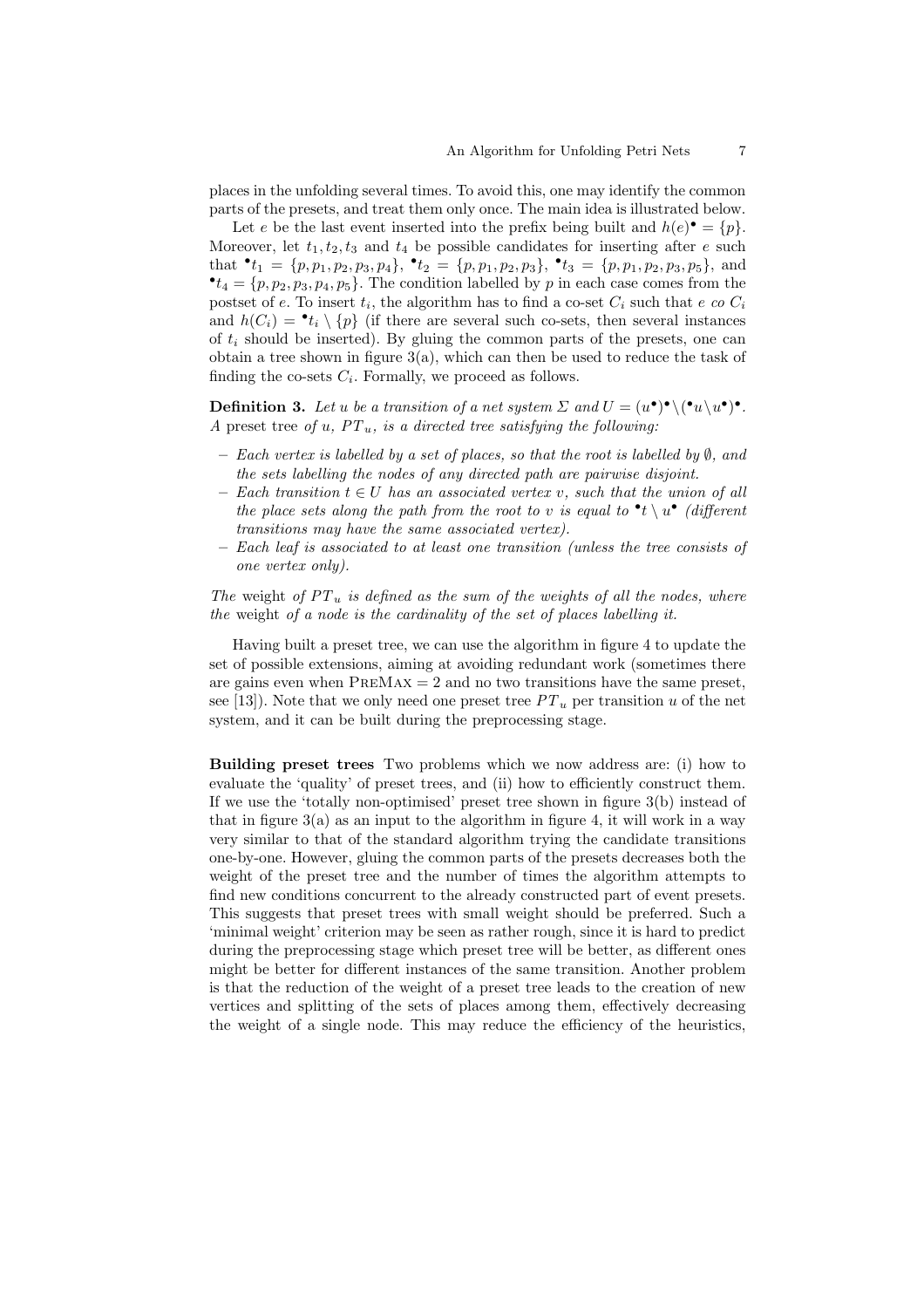

Fig. 3. An optimised (a) and non-optimised (b) preset trees of weight 7 and 15; (c) a tree of weight 21, produced by the bottom-up algorithm with  $A_1 = \{p_1, \ldots, p_{10}\}, A_2 =$  $\{p_2, \ldots, p_{10}\}, A_3 = \{p_1, p_{11}\}, \text{ and } A_4 = \{p_1, p_{12}\}$   $(p_1 \text{ was chosen on the first iteration of})$ the algorithm), and (d) a tree of weight 13, corresponding to the same sets; (e) a tree of weight 8, produced by the top-down algorithm for the sets  $A_1 = \{p_1, p_3\}, A_2 = \{p_1, p_6\},\$  $A_3 = \{p_2, p_3\}, A_4 = \{p_2, p_4\}, \text{ and } A_5 = \{p_2, p_5\}$  (the intersection  $\{p_3\} = A_1 \cap A_3$  was chosen on the first iteration), and  $(f)$  a tree of weight 7, corresponding to the same sets.

which potentially might be used for finding co-sets in the algorithm in figure 4. But this drawback is usually more than compensated for by the speedup gained by merging the common parts of the work spent on finding co-sets forming the presets of newly inserted events.

Since there may exist a whole family of minimal-weight preset trees for the same transition, one could improve the criterion by taking into account the remark about heuristics for resolving the non-deterministic choice, and prefer minimal weight preset trees which also have the minimal number of nodes. Furthermore, we could assign coefficients to the vertices, depending on the distance from the root, the cardinality of the labelling sets of places, etc., and devise more complex optimality criterion. However, this may get too complicated and the process of building preset trees can easily become more time consuming then the unfolding itself. And, even if a very complicated criterion is used, the time spent on building a highly optimised preset tree can be wasted: the transition may be dead, and the corresponding preset tree will never be used by the unfolding algorithm. Therefore, in the actual implementation, we decided to adopt the simple 'minimal weight' criterion and, in the view of the next result, it was justifiable to implement a relatively fast greedy algorithm aiming at 'acceptably light' preset trees.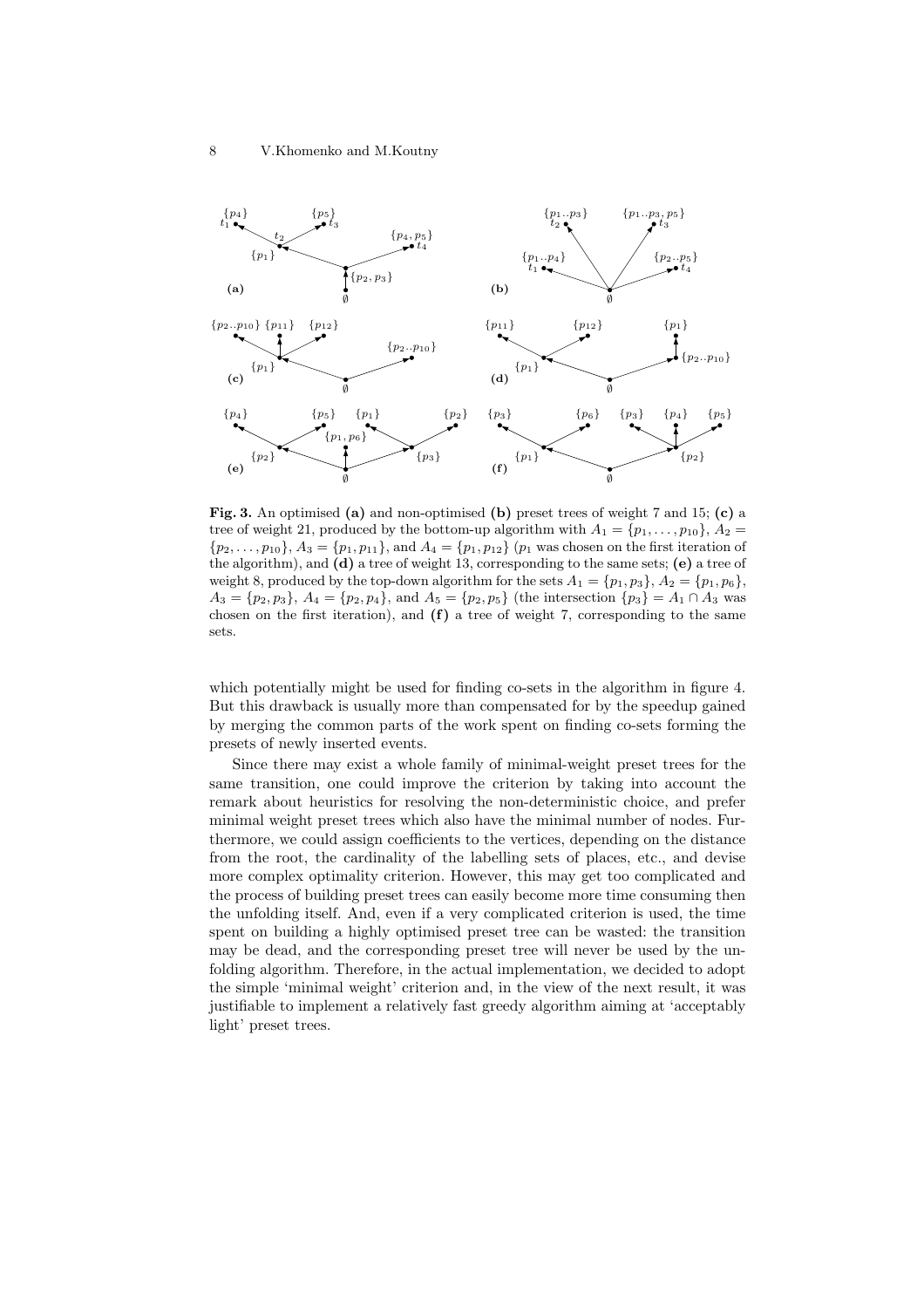procedure UPDATEPOTEXT $(pe, Unf_{\Sigma}, e)$ tree  $\leftarrow$  preset tree for  $h(e)$  /\* pre-calculated \*/  $C \leftarrow$  all conditions concurrent to e  $CovER(C, tree, e, \emptyset)$ procedure  $\text{CovER}(C, \text{tree}, e, \text{present})$ for all transitions  $t$  labelling the root of tree do  $pe \leftarrow pe \cup \{(t, (e^{\bullet} \cap h^{-1}(\bullet t)) \cup preset)\}$ for all sons tree' of tree do  $R \leftarrow$  places labelling the root of tree' for all co-sets  $CO \subseteq C$  such that  $h(CO) = R$  do  $CovER({c \in C \mid c \text{ co } CO}, tree', e, preset \cup CO)$ 

Fig. 4. An algorithm for updating the set of possible extensions.

Proposition 3. Building a minimal-weight preset tree is an NP-complete problem in the size of a Petri net, even if  $PREMAX = 3$ .

Proof. The decision version of this problem is to determine whether there exists a preset tree of the weight at most  $w$ , where  $w$  is given. It is in NP as the size of a preset tree is polynomial in the size of a Petri net, and we can guess it and check its weight in polynomial time.

The proof of NP-hardness is by reduction from the vertex cover problem. Given an undirected graph  $G = (V, E)$ , construct a Petri net as follows: take  $V \cup \{p\}$  as the set of places, and for each edge  $\{v_1, v_2\} \in V$  take a transition with  $\{p, v_1, v_2\}$  as its preset. Moreover, take another transition t with the postset  $\{p\}$ (note that all the other transitions belong to  $(t^{\bullet})^{\bullet}$ ). There is a bijection between minimal weight preset trees for  $t$  and minimal size vertex covers for  $G$ . Therefore, the problem of deciding whether there is a preset tree of at most a given size is  $NP$ -hard.  $\square$ 

In figure 5, we outlined simple bottom-up and top-bottom algorithms for constructing 'light' preset trees. In each case, the input is a set of sets of places  $\{A_1,\ldots,A_k\} = \{^{\bullet}t\setminus u^{\bullet} \mid t \in U\} \cup \{\emptyset\}$  and, as it is obvious how to assign vertices to the transitions, we omit this part.  $Tree(v, \{Tr_1, \ldots, Tr_l\})$  is a tree with the root v and the sons  $Tr_1, \ldots, Tr_l$ , which are also trees, and '·' stands for a set of son trees if their identities are irrelevant.

The two algorithms do not necessarily give an optimal solution, but in most cases the results are acceptable. We implemented both, to check which approach performs better. The tests indicated that in most cases the resulting trees had the same weight, but sometimes a bad choice on the first step(s) causes the bottom-up approach to yield very poor results, as illustrated in figure  $3(c,d)$ . The top-down algorithm appeared to be more stable, and only in rare cases (see figure  $3(e,f)$ ) produced 'heavier' trees then the bottom-up one. Therefore, we will focus our attention on its efficient implementation.

A sketch of a possible implementation of the top-down algorithm for building preset trees is shown in figure 6. It computes all pairwise intersections of the sets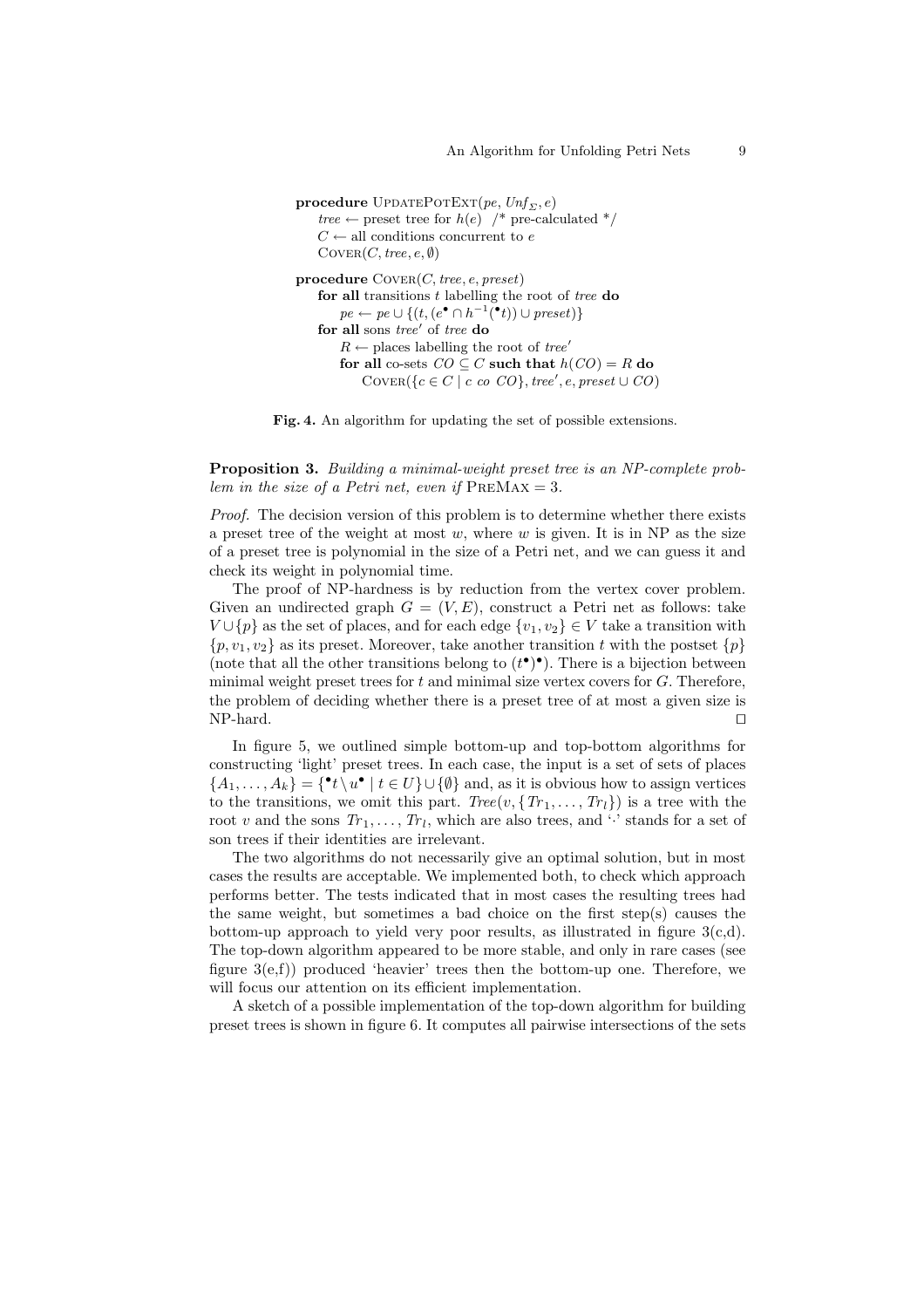function BUILDTREE( $S = \{A_1, ..., A_k\}$ ) /\*bottom – up \* /  $root \leftarrow \bigcap_{A \in S} A$  $S \leftarrow \{A_1 \setminus root, \ldots, A_k \setminus root\}$  $TS \leftarrow \emptyset$ while  $\bigcup_{A\in S} A \neq \emptyset$  do /\* while there are non-empty sets \*/ choose  $p \in \bigcup_{A \in S} A$  such that  $|\{A \in S \mid p \in A\}|$  is maximal  $Tree(v, ts) \leftarrow \text{BULDTree}(\lbrace A \setminus \lbrace p \rbrace \mid A \in S \land p \in A \rbrace)$  $TS \leftarrow TS \cup \{Tree(v \cup \{p\}, ts)\}$  $S \leftarrow \{A \in S \mid p \notin A\}$ return Tree(root, TS) function BUILDTREE({ $A_1$ , ...,  $A_k$ }) /\*top – down \*/  $TS \leftarrow \{Tree(A_1, \emptyset), \ldots, Tree(A_k, \emptyset) \}$ while  $|TS| > 1$  do choose  $Tree(A', \cdot) \in TS$  and  $Tree(A'', \cdot)$  in TS such that  $A' \neq A''$  and  $|A' \cap A''|$  is maximal  $I \leftarrow A' \cap A''$  $T_{\subset} \leftarrow \{Tree(B \setminus I, ts) \mid Tree(B, ts) \in TS \land I \subset B\}$  $T_{=} \leftarrow \bigcup \{ts \mid Tree(I, ts) \in TS \land ts \neq \emptyset\}$  $TS \leftarrow TS \setminus \{Tree(B, \cdot) \in TS \mid I \subseteq B\}$  $TS \leftarrow TS \cup \{Tree(I, T_{\subset} \cup T_{=})\}$  $/*$  | TS| = 1  $*/$ return the remaining tree  $Tr \in TS$ 

Fig. 5. Two algorithms for building trees.

 $A_i$  before the main loop starts, and then maintain this data structure. On each step, the algorithm chooses a set I of maximal cardinality from Intersec, and updates the variables  $TS$  and *Intersec* in the following way: (i) it finds all the supersets of  $I$  in  $TS$ , and removes them; (ii) it removes from *Intersec* all the intersections corresponding to these sets; (iii) the intersections of  $I$  with the sets remaining in TS are added into Intersec; and (iv) I is inserted into TS.

Proposition 4. The worst case time complexity of the top-down algorithm is  $O(PREMAX \cdot k^2 \cdot \log k)$ . It is also possible to implement it so that the average case complexity is given by  $O(\text{PreMAX-}k^2)$  (see [13] for implementation details).

It is essential for the correctness of the algorithm that Intersec is a multiset, and we have to handle duplicates in our data structure. It is better to implement this by maintaining a counter for each set inserted into Intersec, rather then by keeping several copies of the same set, since the multiplicity of simple sets (e.g., singletons or the empty set) can by very high. Moreover, if multiplicities are calculated, we often can reduce the weights of produced trees. The idea is to choose in figure 6 among the sets with maximal cardinality those which have the maximal number of supersets in TS (note that this would improve the tree in figure 3(e), forcing  $\{p_2\}$  to be chosen on the first iteration). Such sets have the highest multiplicity among the sets with the maximal cardinality. Indeed,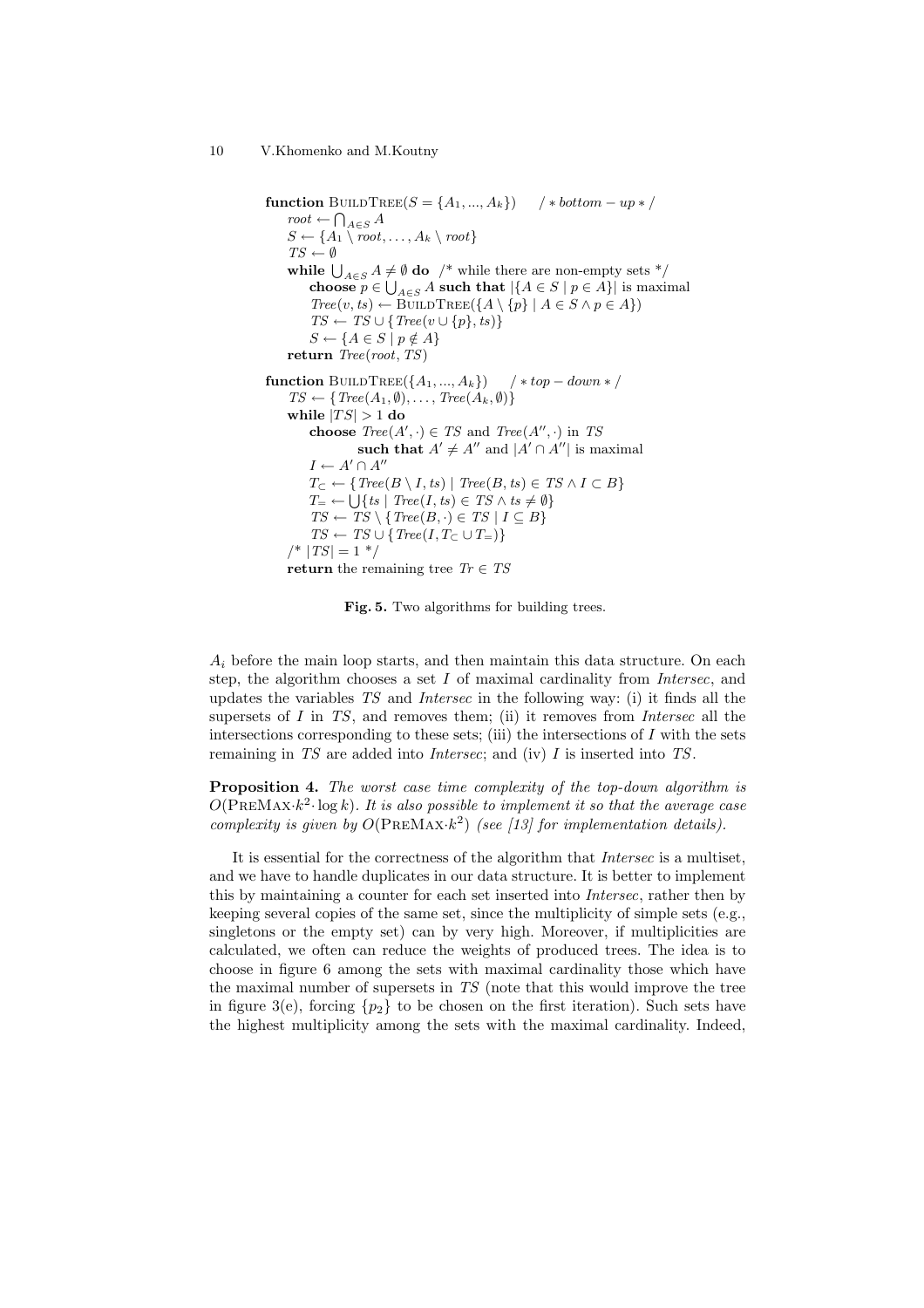function BUILDTREE( $\{A_1, ..., A_k\}$ )  $TS \leftarrow \{Tree(A_1, \emptyset), \ldots, Tree(A_k, \emptyset) \}$  $\frac{1}{\sqrt{2}}$  Intersec is a multiset of sets  $\frac{1}{\sqrt{2}}$  $Interest \leftarrow \{A' \cap A'' \mid A' \neq A'' \land Tree(A', \cdot) \in TS \land Tree(A'', \cdot) \in TS\}$ while  $|TS| > 1$  do choose  $I \in \text{Interest}$  such that |I| is maximal  $T_{\subset} \leftarrow \{ \text{Tree}(B \setminus I, ts) \mid \text{Tree}(B, ts) \in TS \land I \subset B \}$  $T_{=} \leftarrow \bigcup \{ ts \mid Tree(I, ts) \in TS \land ts \neq \emptyset \}$ for all  $Tree(A, ts) \in TS$  such that  $I \subseteq A$  do  $TS \leftarrow TS \setminus \{Tree(A, ts)\}$ for all  $Tree(B, \cdot) \in TS$  do *Intersec* ← *Intersec*  $\setminus$  { $A \cap B$ } for all  $Tree(A, \cdot) \in TS$  do *Intersec* ← *Intersec* ∪  ${I \cap A}$  $TS \leftarrow TS \cup \{Tree(I, T_{\subset} \cup T_{=})\}$  $/*$  | TS| = 1  $*/$ return the remaining tree  $Tr \in TS$ 

Fig. 6. A top-down algorithm for building preset trees.

each time this choice is made by the algorithm, the values of TS and Intersec are 'synchronised' in the sense that Intersec contains all pairwise intersections of the sets marking the roots of the trees from TS, with the proper multiplicities. Now, let  $I \in \text{Interest}$  be a set with the maximal cardinality, which has n supersets in TS (note that  $n \geq 2$ ). The intersection of two sets can be equal to I only if they both are supersets of I. Moreover, since there is no set in Intersec with cardinality greater then  $|I|$ , the intersections of any two distinct supersets of I from TS is exactly I. Hence the multiplicity of I is  $C_n^2 = n(n-1)/2$ . This function is strictly monotonic for all positive  $n$ , and so there is a monotonic one-to-one correspondence between the multiplicities of sets with the maximal cardinality from Intersec and the numbers of their supersets in TS. Thus, among the sets of maximal cardinality, those having the maximal multiplicity have the maximal number of supersets in TS. One can implement this improvement without affecting the asymptotic running time given by proposition 4 ([13]).

### 4 Experimental results

The results of our experiments are summarised in tables 1 and 2, where we use time to indicate that the test had not stopped after 15 hours, and mem to indicate that the test terminated because of memory overflow. They were measured on a PC with  $Pentium^{TM}$  III/500MHz processor and 128M RAM. For comparison, the ERVunfold 4.5.1 tool, available from the Internet, was used. The methods implemented in it are described in [6, 7]; in particular, it maintains the concurrency relation.

The meaning of the columns in the tables is as follows (from left to right): the name of the problem; the number of places and transitions, and the aver-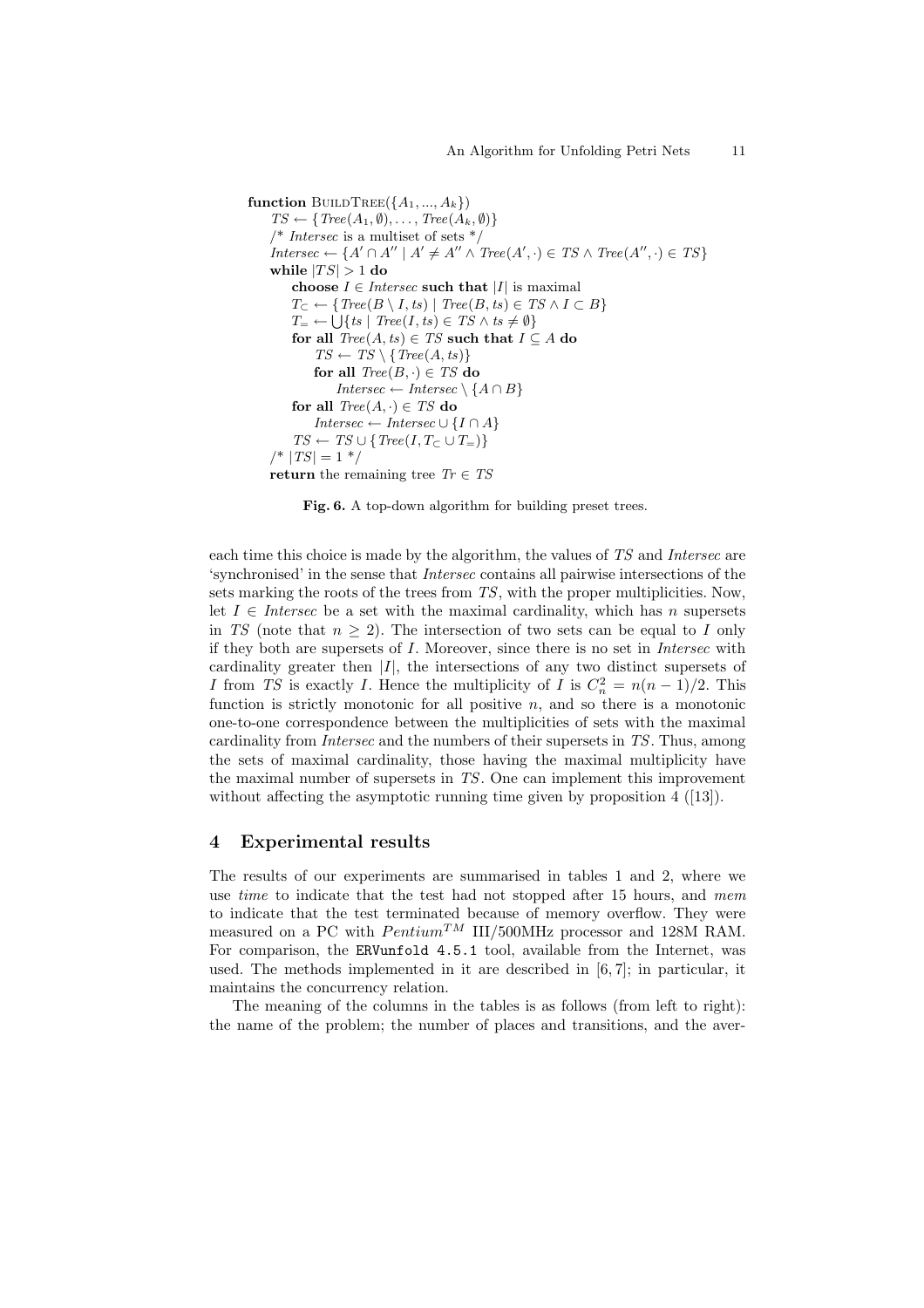age/maximal size of transition presets in the original net system; the number of conditions, events and cut-off events in the complete prefix; the time spent by the ERVunfold tool (in seconds); the time spent by our algorithm on building the preset trees and unfolding the net; the ratio  $W_{rat} = W_{opt}/W$ , where  $W_{opt}$  is the sum of the weights of the constructed preset trees, and  $W$  is the sum of the weights of the 'totally non-optimised' preset trees as in figure 3(b). This ratio may be used as a rough approximation of the effect of employing preset trees:  $W_{rat} = 1$  means that there is no optimisation. Note that when transition presets are large enough, employing preset trees gives certain gains, even if this ratio is close to 1 (see, e.g., the  $DME(n)$  series).

We attempted (table 1) the popular set of benchmark examples, collected by J.C. Corbett ([3]), K. McMillan, S. Melzer, S. Römer (this set was also used in [6, 9, 10, 12, 16]), and available from K. Heljanko's homepage.

The transitions in these examples usually have small sizes of presets (in fact, they do not exceed 2 for most of the examples in table 1; the only example in this set with a big maximal preset is  $Byz(4,1)$ , but it in fact has only one transition with the preset of size 30, and one transition with the the preset of size 13; the sizes of the other transition presets in this net do not exceed 5). Thus, the advantage of using preset trees is not substantial, and ERVunfold is usually faster as it maintains the concurrency relation. But when the size of this relation becomes greater then the amount of the available memory, ERVunfold slows down because of page swapping (e.g., in  $FTP(1)$ ,  $GASNQ(5)$ , and  $KFY(4)$ examples). As for our algorithm, it is usually slower for these examples, but its running time is acceptable. Moreover, sometimes it scales better (e.g., for the  $DME(n)$ ,  $ELEV(n)$  and  $MMGT(n)$  series).

In order to test the algorithms on nets with larger presets, we have built a set of examples  $\text{RND}(m, n)$  in the following way. First, we created m loops consisting of n places and n transitions each; the first place of each loop was marked with one token. Then 500 additional transitions were added to this skeleton, so that each of them takes a token from a randomly chosen place in each loop and puts it back on another randomly chosen place in the same loop (thus, the net has  $m \cdot n$  transitions with presets of size 1 and 500 transitions with presets of size  $m$ ). It is easy to see that the nets built in this way are safe. The experimental results are shown in table 2.

To test a practical example with large transition presets, we looked at a data intensive application (where processes being modelled compute functions depending on many variables), namely the priority arbiter circuit described in [1]. We generated two series of examples:  $\text{SPA}(n)$  for n processes and linear priorities, and  $\text{SPA}(m, n)$  for m groups and n processes in each group. The results are summarised in table 2. Our algorithm scales better and is able to produce much larger unfoldings. We expect that other areas, where Petri nets with large presets are needed, will be identified (such nets may result from net transformations, e.g. adding complementary places or converting bounded nets into safe ones, see [8]). But even for nets with small transition presets our algorithm is quite quick, and may be used if the size of the finite prefix is expected to be large (note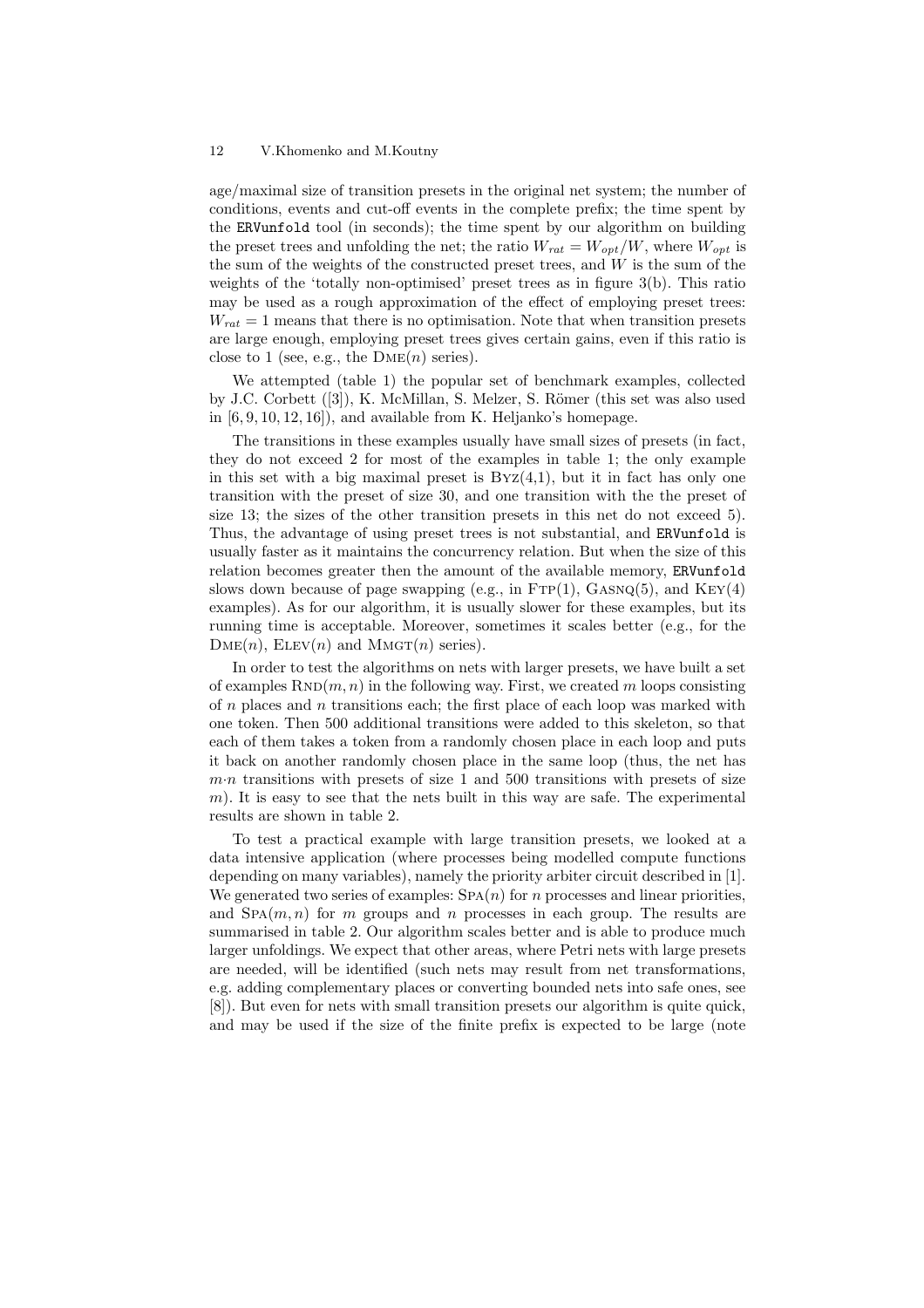that it was slower than ERVunfold for some of the examples because we did not maintain the concurrency relation, trading speed for a possibility of building  $\ell$ large prefixes — in principle, maintaining concurrency relation is compatible with all the described heuristics).

Future work We plan to develop an effective parallel algorithm for constructing large unfoldings. Another promising direction is to consider non-local correspondent configurations proposed in [9].

Acknowledgements Proposition 3 and its proof are due to P. Rossmanith. We would like to thank A. Bystrov for his suggestion to consider dual-rail logics circuits and help with modelling priority arbiters. We would also like to thank J.Esparza, K. Heljanko, and the anonymous referees for helpful comments. The first author was supported by an ORS Awards Scheme grant ORS/C20/4 and by an EPSRC grant GR/M99293.

### References

- 1. A. Bystrov, D. J. Kinniment and A. Yakovlev: Priority Arbiters. Proc. ASYNC 2000, IEEE Computer Society Press (2000) 128–137.
- 2. E. M. Clarke, E. A.Emerson and A.P. Sistla: Automatic Verification of Finite-state Concurrent Systems Using Temporal Logic Specifications. ACM TOPLAS 8 (1986) 244–263.
- 3. J. C. Corbett: Evaluating Deadlock Detection Methods. Univ. of Hawaii at Manoa (1994).
- 4. J.Engelfriet: Branching processes of Petri Nets. Acta Inf. 28 (1991) 575–591.
- 5. J.Esparza: Decidability and Complexity of Petri Net Problems An Introduction. Lectures on Petri Nets I: Basic Models Springer, LNCS 1491 (1998) 374–428.
- 6. J. Esparza and S. Römer: An Unfolding Algorithm for Synchronous Products of Transition Systems. Proc. CONCUR'99, Springer, LNCS 1664 (1999) 2–20.
- 7. J. Esparza, S. Römer and W. Vogler: An Improvement of McMillan's Unfolding Algorithm. Proc. TACAS'96, Springer, LNCS 1055 (1996) 87–106.
- 8. J. Esparza, S. Römer and W. Vogler: An Improvement of McMillan's Unfolding Algorithm. Formal Methods in System Design (2001) to appear.
- 9. K. Heljanko: Minimizing Finite Complete Prefixes. Proc. CS&P'99 (1999) 83–95.
- 10. K. Heljanko: Deadlock and Reachability Checking with Finite Complete Prefixes. Report A56, Laboratory for Theoretical Computer Science, HUT, Espoo (1999).
- 11. K. Heljanko: Using Logic Programs with Stable Model Semantics to Solve Deadlock and Reachability Problems for 1-Safe Petri Nets. Fund. Inf. 37 (1999) 247–268.
- 12. V. Khomenko and M. Koutny: Verification of Bounded Petri Nets Using Integer Programming. CS-TR-711, Dept. of Computing Science, Univ. of Newcastle (2000).
- 13. V. Khomenko and M. Koutny: An Efficient Algorithm for Unfolding Petri Nets. CS-TR-726, Dept. of Computing Science, Univ. of Newcastle (2001).
- 14. K. L. McMillan: Using Unfoldings to Avoid State Explosion Problem in the Verification of Asynchronous Circuits. Proc. CAV'92, Springer, LNCS 663 (1992) 164–174.
- 15. K. L. McMillan: Symbolic Model Checking. PhD thesis, CMU-CS-92-131 (1992).
- 16. S. Melzer and S. Römer: Deadlock Checking Using Net Unfoldings. Proc. CAV'97, Springer, LNCS 1254 (1997) 352–363.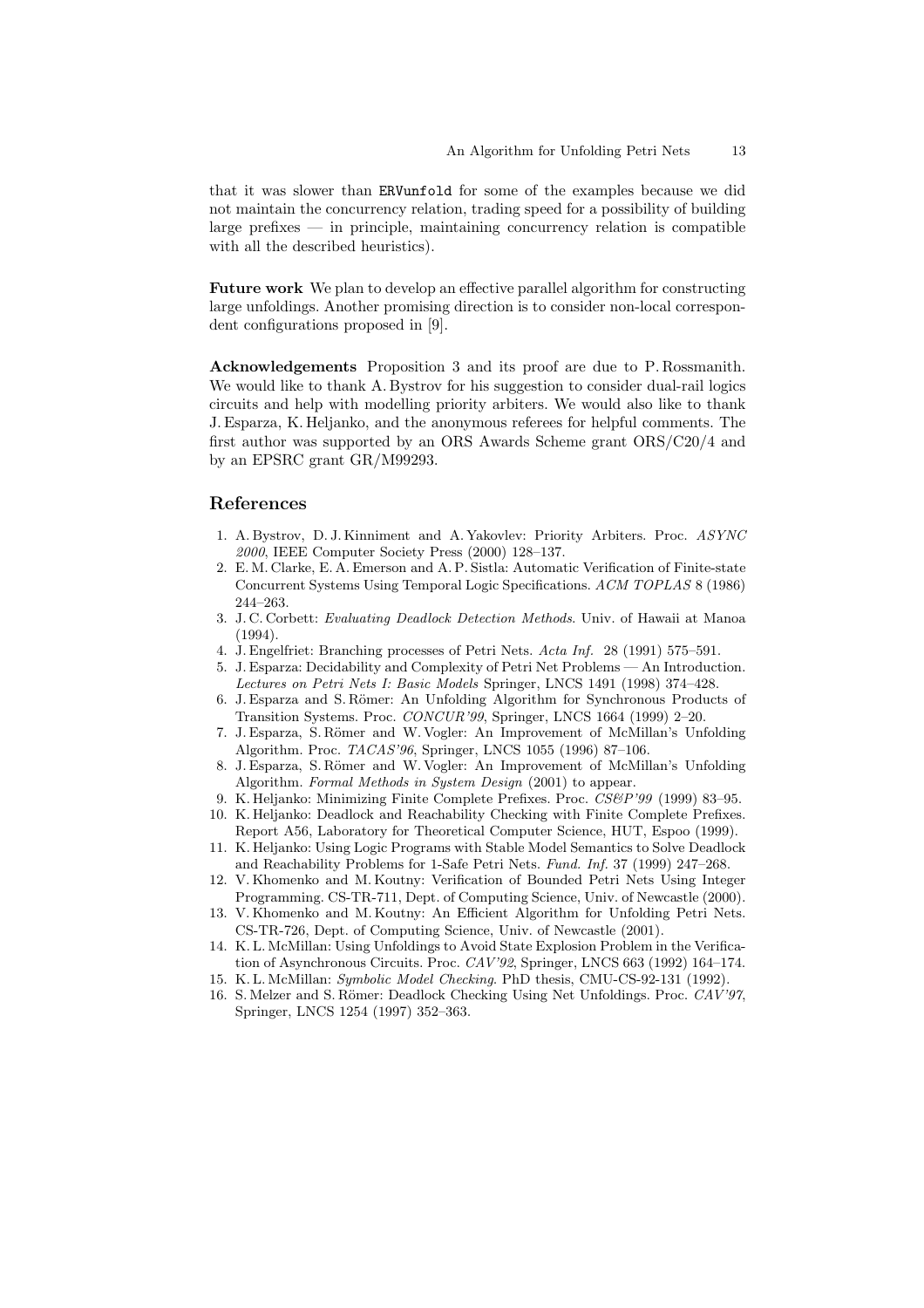| Problem                           | Net             |          |                     |              | Unfolding           | $\overline{\text{Time}}$ , [s] |            |                    |             |                     |
|-----------------------------------|-----------------|----------|---------------------|--------------|---------------------|--------------------------------|------------|--------------------|-------------|---------------------|
|                                   | S               | T        | $a/m \mid t$        | B            | E                   | $ E_{cut} $                    |            | $ERV$ p-trees      | Unf         | $\mathcal{W}_{rat}$ |
| BDS(1)                            | 53              | 59       | 1.88/2              | 12310        | 6330                | 3701                           | 1.30       | $\overline{<}0.01$ | 3.87        | 0.53                |
| Byz(1,4)                          | 504             | 409      | 3.33/30             | 42276        | 14724               | 752                            | 126        | 0.14               | 231         | 0.71                |
| FTP(1)                            | 176             | 529      | 1.98/2              | 178085       | 89046               | 35197                          | time       | 0.16               | 2625        | $\rm 0.52$          |
| Q(1)                              | 163             | 194      | 1.89/2              | 16123        | 8417                | 1188                           | 8.69       | 0.03               | 39.43       | 0.81                |
| DME(7)                            | 470             | 343      | 3.24/5              | 9542         | 2737                | 49                             | 6.37       | 0.19               | 7.28        | 0.93                |
| DME(8)                            | 537             | 392      | 3.24/5              | 13465        | 3896                | 64                             | 14.12      | $0.09\,$           | 16.08       | $\rm 0.92$          |
| DME(9)                            | $604\,$         | 441      | 3.24/5              | 18316        | 5337                | 81                             | 27.78      | $0.11\,$           | $31.82\,$   | $\rm 0.92$          |
| DME(10)                           | 671             | 490      | 3.24/5              | 24191        | 7090                | 100                            | 51.67      | $\rm 0.13$         | 58.14       | 0.92                |
| DME(11)                           | 738             | 539      | 3.24/5              | 31186        | $\boldsymbol{9185}$ | 121                            | 89.18      | $0.16\,$           | 98.96       | $\rm 0.92$          |
| DPD(4)                            | 36              | 36       | 1.83/2              | 594          | 296                 | 81                             | 0.01       | < 0.01             | 0.02        | 0.71                |
| DPD(5)                            | 45              | 45       | 1.82/2              | 1582         | 790                 | 211                            | $0.04\,$   | $<\!\!0.01$        | $0.16\,$    | 0.71                |
| DPD(6)                            | 54              | $54\,$   | 1.81/2              | 3786         | 1892                | 499                            | 0.22       | < 0.01             | 0.83        | 0.71                |
| DPD(7)                            | 63              | 63       | 1.81/2              | 8630         | 4314                | 1129                           | 1.16       | < 0.01             | 5.49        | 0.71                |
| DPFM(5)                           | 27              | 41       | 1.98/2              | 67           | 31                  | 20                             | 0.00       |                    | 0.01 < 0.01 | 1.00                |
| DPFM(8)                           | 87              | 321      | 2/2                 | 426          | 209                 | 162                            | 0.01       | 0.08               | 0.01        | 1.00                |
| $DPFM(11)$ 1047 5633              |                 |          | 2/2                 | 2433         | $1211\,$            | 1012                           | 0.05       | $89.35\,$          | 0.74        | $1.00\,$            |
| $\overline{\mathrm{DPH}}(5)$      | 48              | 67       | 1.97/2              | 2712         | 1351                | 547                            | 0.10       | < 0.01             | 0.36        | 1.00                |
| DPH(6)                            | 57              | 92       | 1.98/2              | 14590        | 7289                | 3407                           | 2.16       | ${<}0.01$          | 9.74        | $1.00\,$            |
| DPH(7)                            | 66              | 121      | 1.98/2              | 74558        | $37272\,$           | 19207                          | 57.43      | 0.01               | $263\,$     | $1.00\,$            |
| $\overline{\mathrm{E}}$ LEV $(2)$ | 146             | 299      | 1.95/2              | 1562         | 827                 | 331                            | 0.02       | 0.13               | 0.14        | 0.60                |
| ELEV(3)                           | 327             | 783      | 1.97/2              | 7398         | 3895                | 1629                           | $\rm 0.61$ | 1.59               | 2.73        | 0.60                |
| ELEV(4)                           |                 | 736 1939 | 1.99/2              | 32354        | 16935               | 7337                           | $16.15\,$  | 25.57              | 68.43       | $\rm 0.61$          |
| FURN(1)                           | $\overline{27}$ | 37       | 1.65/2              | 535          | 326                 | 189                            | 0.01       | < 0.01             | 0.02        | 0.50                |
| FURN(2)                           | 40              | 65       | 1.71/2              | 4573         | 2767                | 1750                           | 0.19       | < 0.01             | 0.54        | 0.44                |
| FURN(3)                           | 53              | 99       | 1.75/2              | 30820        | $18563\,$           | 12207                          | 8.18       | $<\!\!0.01$        | 29.10       | $0.41\,$            |
| GASNQ(3)                          | 143             | 223      | 1.97/2              | 2409         | 1205                | 401                            | 0.09       | 0.03               | 0.36        | 0.96                |
| GASNQ(4)                          | 258             | 465      | 1.98/2              | $15928\,$    | 7965                | 2876                           | 4.54       | 0.10               | 18.45       | 0.97                |
| GASNQ(5)                          | 428             | 841      | 1.99/2              | 100527       | $50265\,$           | 18751                          | 785        | 0.32               | 817         | $\rm 0.98$          |
| GASQ(2)                           | 78              | 97       | $1.\overline{95/2}$ | 346          | 173                 | 54                             | < 0.01     | < 0.01             | 0.02        | 0.93                |
| GASQ(3)                           | 284             | 475      | 1.99/2              | $2593\,$     | 1297                | 490                            | 0.11       | $\rm 0.12$         | 0.40        | 0.97                |
| GASQ(4)                           | 1428 2705       |          | 2/2                 | 19864        | $\boldsymbol{9933}$ | 4060                           | 7.93       | 7.91               | 29.70       | $\rm 0.99$          |
| $Ker(\overline{2})$               | 94              | 92       | 1.97/2              | 1310         | 653                 | 199                            | 0.06       | 0.01               | 0.15        | 0.93                |
| KEY(3)                            | 129             | 133      | 1.98/2              | 13941        | 6968                | 2911                           | $2.51\,$   | 0.03               | 10.48       | 0.94                |
| KEY(4)                            | 164             | 174      | 1.98/2              | 135914       | 67954               | 32049                          | 6247       | 0.06               | 864         | 0.94                |
| M <sub>MG</sub> (2)               | 86              | 114      | 1.95/2              | 1280         | 645                 | 260                            | 0.03       | 0.03               | 0.08        | 0.64                |
| MMGT(3)                           | 122             | 172      | 1.95/2              | 11575        | 5841                | 2529                           | 1.75       | 0.07               | 6.09        | 0.64                |
| MMGT(4)                           | 158             | 232      | 1.95/2              | 92940        | $46902\,$           | 20957                          | 188        | 0.14               | 504         | 0.64                |
| RW(6)                             | $\overline{33}$ | 85       | 1.99/2              | 806          | 397                 | 327                            | 0.01       | 0.01               | 0.01        | 1.00                |
| RW(9)                             | 48              | 181      | 1.99/2              | 9272         | 4627                | 4106                           | $\rm 0.21$ | $\rm 0.03$         | $\rm 0.34$  | $1.00\,$            |
| RW(12)                            | 63              | 313      | 2/2                 | 98378        | 49177               | 45069                          | 14.46      | 0.10               | 15.30       | $1.00\,$            |
| $\overline{\text{SYNC}}(2)$       | $\overline{72}$ | 88       | 1.89/3              | 3884         | 2091                | 474                            | 0.29       | $\overline{<}0.01$ | 1.38        | 0.91                |
| SYNC(3)                           | 106             | 270      | 2.21/4              | $\quad28138$ | 15401               | $5210\,$                       | 14.15      | $0.06\,$           | 74.84       | $0.77\,$            |

Table 1. Experimental results: nets with small transition presets.